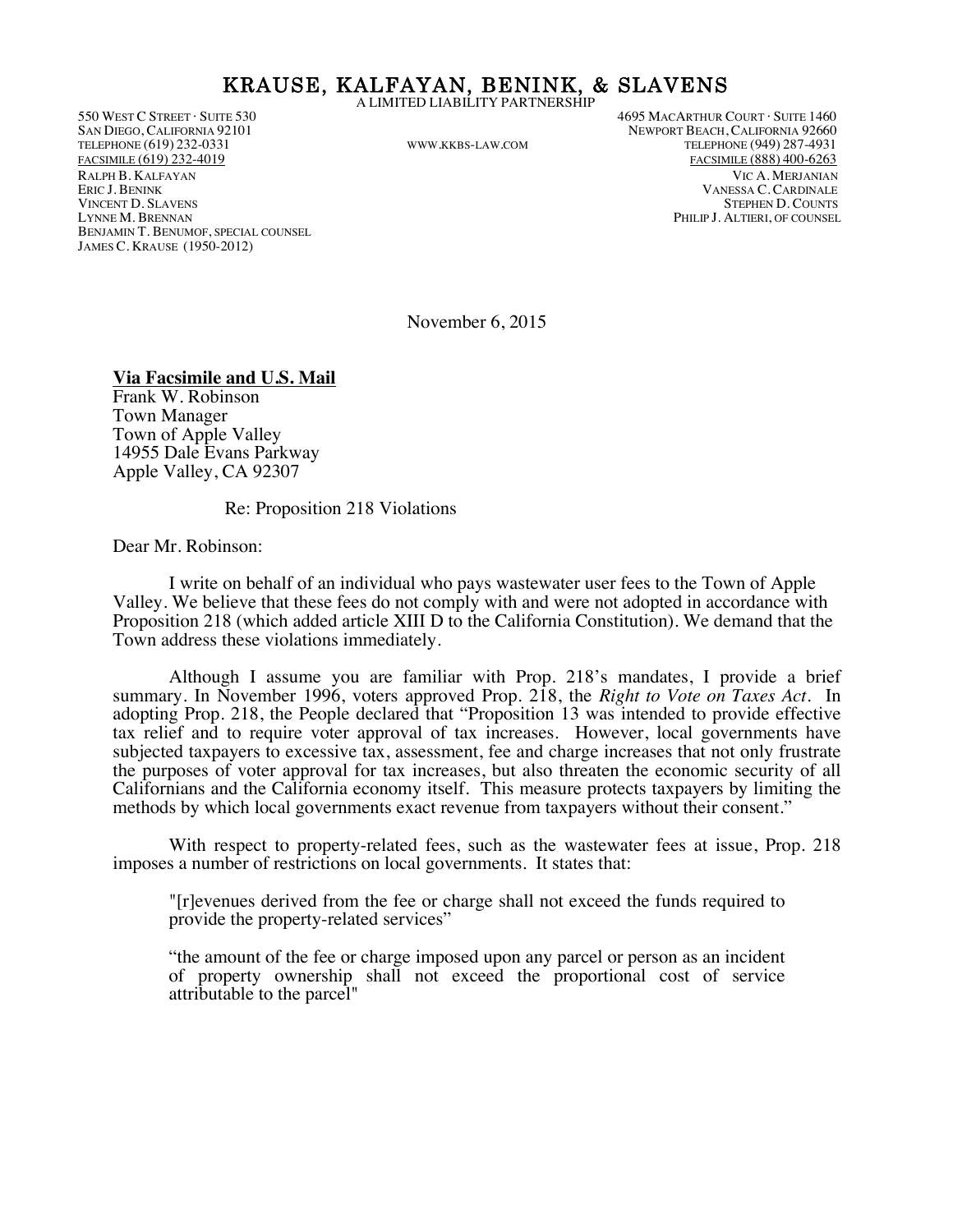\_\_\_\_\_\_\_\_\_\_\_\_\_\_\_\_\_\_\_\_

"[no] fee or charge may be imposed for a service unless that service is actually used by, or immediately available to, the owner of the property in question."

and

"[n]o fee or charge may be imposed for general governmental services including, but not limited to, police, fire, ambulance or library services, where the service is available to the public at large in substantially the same manner as it is to property owners."

(See article XIII D, § 6, subd.  $(b)(1)(3)(4)$  and  $(5)$ .)

In addition to these substantive requirements, Prop. 218 sets forth critical procedural requirements. The public agency proposing to impose a new or increased fee must conduct a public hearing not less than 45 days after it mails written notice to record owners of the affected properties setting forth the amount of the fee or charge proposed to be imposed, the basis upon which the amount of the proposed fee or charge was calculated, and the reason for the fee or charge, together with the date, time, and location of the public hearing on the proposed fee or charge.

(See article XIII D,  $\S$  6, subd. (a)(1).)

As explained below, the Town has violated Prop. 218's procedural and substantive requirements with regard to its wastewater user fees.

## Failure to Provide Notice of Future Rate Increases

On June 10, 2014, the Town adopted Resolution 2014-18, which increased wastewater user charges as follows: FY15 – 11.5%, FY16 – 11.5%, FY17- 9%, FY18 – 9%, and FY19 -7%. The Town mailed and published a Prop. 218 Notice prior to the June 10, 2014 hearing, but the Notice was deficient. Specifically, while Resolution 2014-18 adopted increases totaling 48% over a five-year period, the Notice only referenced a single 11.5% increase in FY15. The Resolution also increased the "per fixture" amounts, but the Notice made no reference to those increases. In other words, ratepayers were deprived of constitutionally-required information. Accordingly, any fee increases beyond the first 11.5% increase (effective June 11, 2014) have been imposed in violation of section  $6(a)(1)$  because the Town failed to include in the Notice, the amount of the fee or charge proposed to be imposed, the basis upon which the amount of the proposed fee or charge was calculated, and the reason for the fee or charge. We believe these omissions were intentional.

## Fees Not Proportional to Costs

Section  $6(b)(3)$  requires fees and charges to be proportional as between ratepayers. Yet single family residents, multi-family residents, and commercial customers with "an individual restroom" are charged the same amount per month (\$35.04.) Other commercial customers with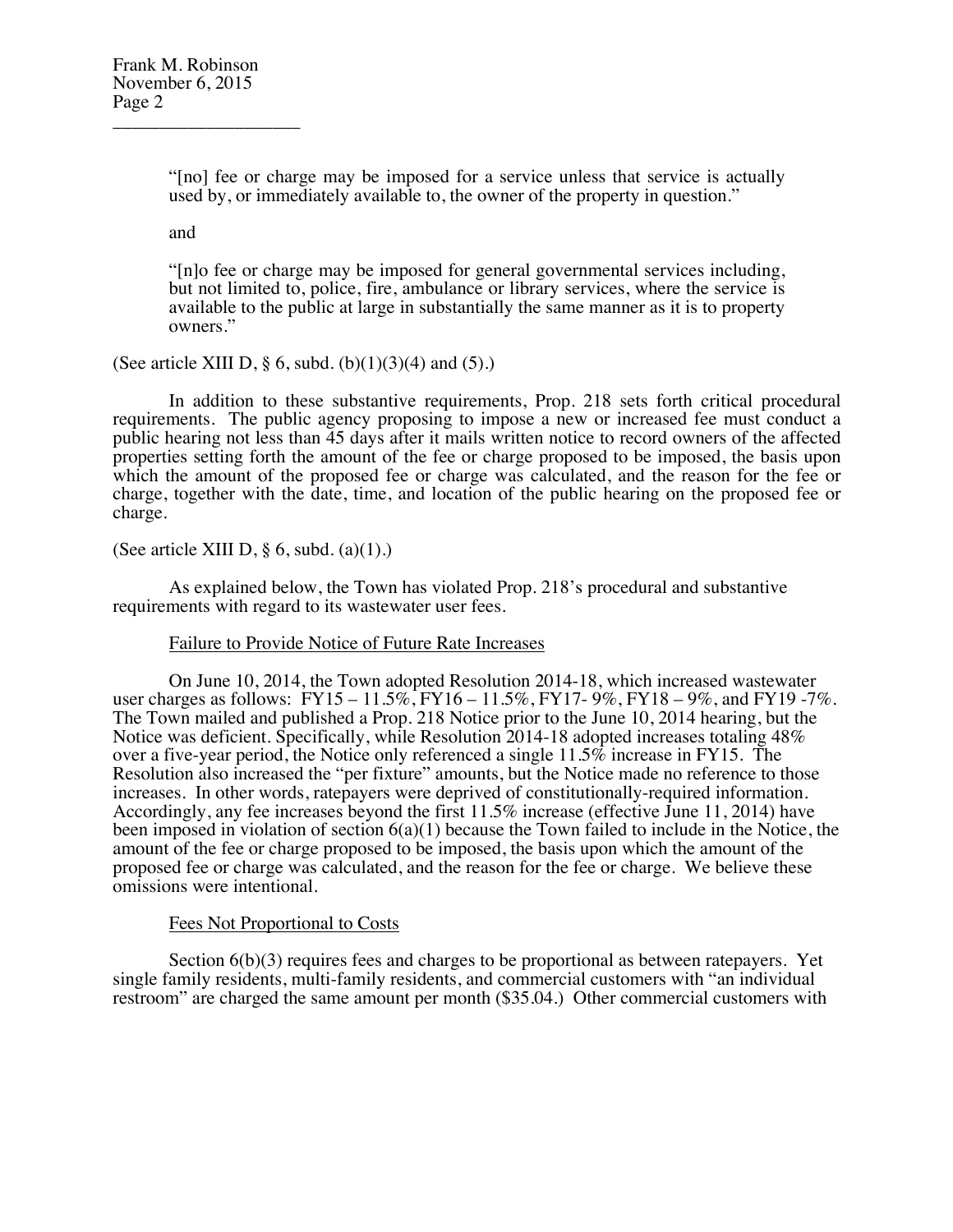Frank M. Robinson November 6, 2015 Page 3 \_\_\_\_\_\_\_\_\_\_\_\_\_\_\_\_\_\_\_\_

"centralized sewer use facilities" are charged \$35.04 plus a separate amount "per fixture" in excess of twenty units. The decision to impose fees in this arbitrary manner does not comply with Section  $6(b)(3)$ . Specifically, most commercial customers impose a far greater load on a wastewater system than residential customers. The standard practice in the wastewater industry is to account for Total Suspended Solids ("TSS") and Biological Oxygen Demand ("BOD") to ensure that costs are fairly allocated. In other words, a restaurant, an industrial operation, and a single family residence should not be charged the same because the cost of providing service to a restaurant or industrial operation is far greater than the cost of providing service to a residence. We note that the Victor Valley Wastewater Reclamation Authority ("VVWRA") accounts for the treatment of BOD, TSS, and NH3 (ammonia) when calculating its unit costs. The Town could easily utilize the work undertaken by the VVWRA to apportion costs amongst its customers, but has declined to do so.

The Town does not properly account for another critical cost factor - flow. As you are aware, the VVWRA charges the Town based purely on flow (\$2,756 / MG as of July 1, 2014). Yet the Town treats each SFG, MFR, and commercial customer with individual restrooms the same amount irrespective of each user's flow.

In sum, a widow residing in a one-bedroom apartment is charged the same amount as a Starbucks, a drycleaner, or a car wash, despite the fact the cost of providing wastewater service to each is vastly different. She is also charged the same amount as a single family residence with seven people, despite the fact her volume of sewer flow is substantially less.

#### Increases Not Based on Actual Increased Treatment Costs as Claimed

Section  $6(b)(1)$  prohibits the Town from charging ratepayers more than it costs to provide wastewater service. The Town has not complied with this constitutional mandate. For example, the 11.5% increase (effective June 11, 2014) was characterized (in both the Notice and in the 2014-18 Resolution) as a pass-through of the VVWRA rate increase. But an increase in the treatment costs should not translate to a proportional increase in user fees because treatment costs represent only about 1/4 of the total wastewater costs. In other words, a 12% increase in treatment costs only requires a 3% increase in user fees. The Town has improperly adopted resolutions in the past based on this same faulty calculation.

We also note that the user fee increases exceed the VVWRA rate increase in the first two years  $(11.5\% \text{ v} \cdot 9\%)$ . The Town claims that this was done to "recapture . . .a portion but not all of the previous increased treatment costs." This is problematic not only because the Town had previously adopted an increase based on supposed increased treatment costs in 2013, but also because Section 6(b)(4) prohibits such. The Town may only impose fees necessary to provide services actually used by or immediately available to users. Treatment costs previously incurred have nothing to do with the costs of providing current service to current ratepayers. Current ratepayers should not suffer the consequence of the Town's prior failure to responsibly manage its costs.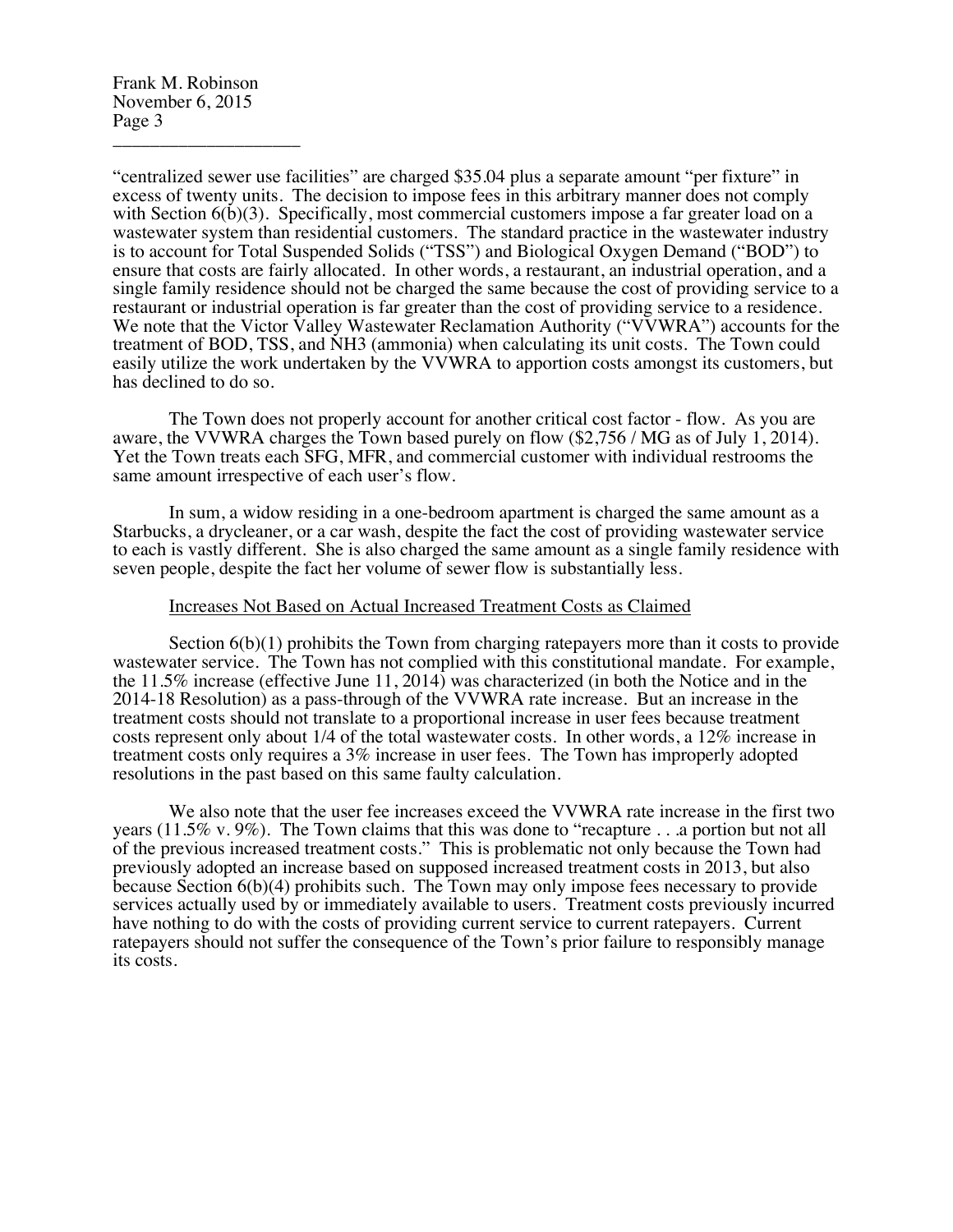# No Evidence that Fees Do Not Exceed Cost of Providing Service

More generally, the Town does not have any rate studies, cost of service studies, or internal analyses that reflect the Town's efforts to calculate its wastewater fees and charges in compliance with Section 6(b)(1). Instead, the Town has periodically imposed increases on the "original sewer rate" (\$8/EDU per month) that went into effect in the 1980s. The Town has no documentation that this "original sewer rate" was intended to recover only the costs of providing wastewater service. Indeed, the original rate was adopted years before Prop. 218 was passed. Furthermore, even if the "original sewer rate" was Prop. 218 compliant, it is unlikely that the assumptions and costs underlying the original rate would be meaningful today. In sum, the Town cannot demonstrate that its rates comply with Prop. 218. (See article XIII D, § 6, subd. (b)(5) (stating that the burden of compliance is on local agency).)

## The Fees Support General Governmental Services

Section  $6(b)(5)$  states that no fee or charge may be imposed for general governmental services. Each year, the Town transfers funds from its Wastewater Fund to its General Fund according to a "Cost Allocation Plan" described in its budget. Presumably, the Town contends the transfers represent reimbursements of costs incurred in the General Fund on behalf of the Wastewater Fund. We disagree.

Page 257 of the Town's FY15-16 Proposed Budget identifies the costs that underlie the transfers. The Town allocated 21% of the "General Govt." expenditures (\$637,308) to the Wastewater Fund. But the expenditures identified in the General Government budget (p. 173) include expenditures that are plainly not related to providing wastewater service. For example, the budget includes a transfer of \$1,072,660 to the Parks & Recreation Fund and a \$349,968 transfer to the Golf Course Fund. Although we do not understand the purpose of these transfers at this time, we cannot fathom why they would be necessary to provide wastewater service. We are particularly concerned in light of the fact the Town previously engaged in highlyquestionable transfers. In 2011, the Town transferred \$633,423 from the Wastewater Fund to the Golf Course Fund to reimburse the Golf Course Fund legal fees it had incurred in connection with a water and reversionary rights settlement. Wastewater customers received no benefit from this litigation or settlement.

In sum, the Town has engaged in the very practice Prop. 218 was designed to curb: disguising taxes as user fees in order to bolster its general fund revenues. We demand that the Town advise within ten (10) days as to whether it intends to take formal action to remedy its substantive and procedural violations and to restore to its wastewater ratepayers all illegallyadopted fees during the past three years.